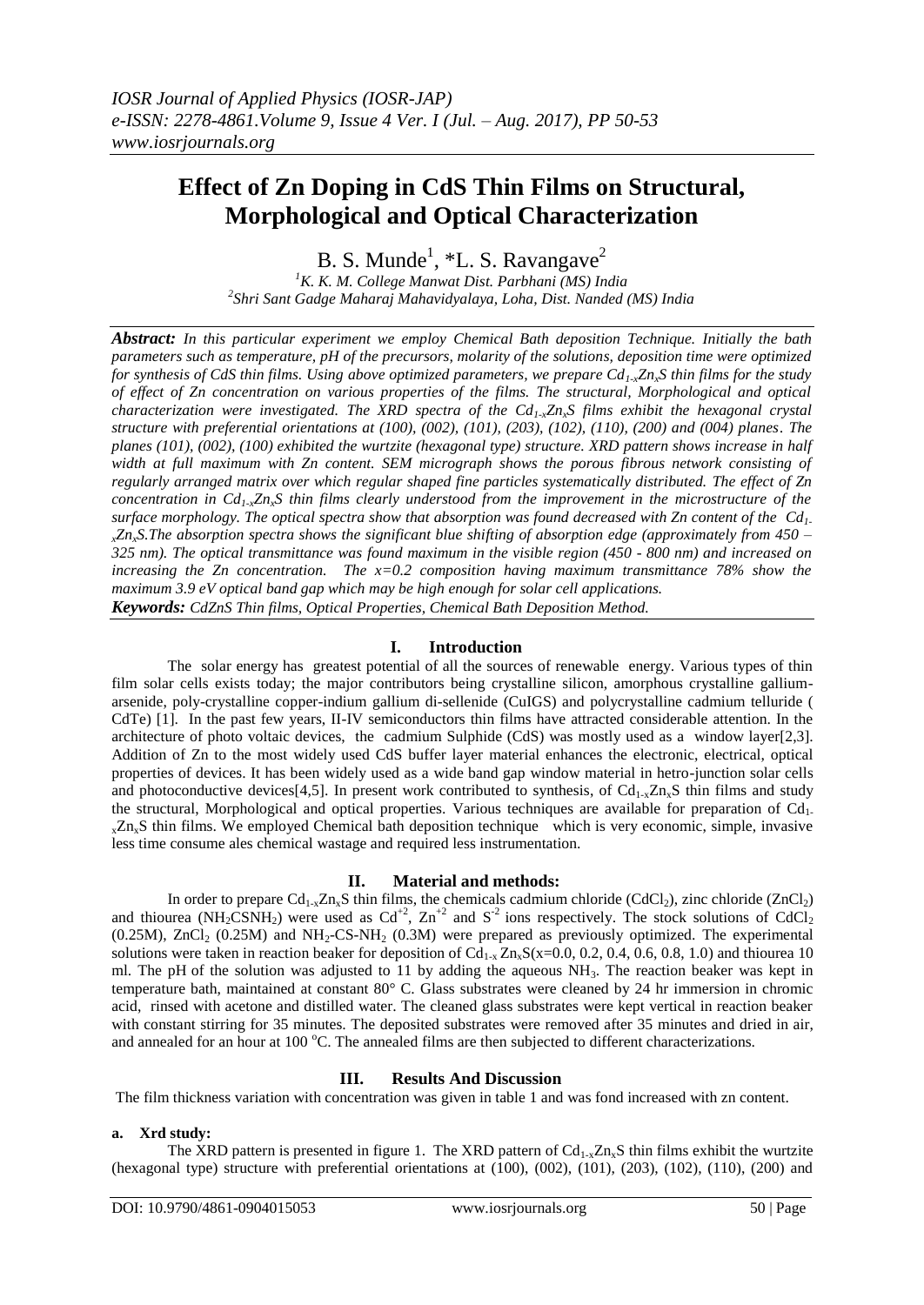$(004)$  planes, at  $2\theta = 25.31$ ,  $26.756$ ,  $29.59$ ,  $31.20$ ,  $37.9$ ,  $52.10$  and  $55.60$ . The observed diffraction patterns are in good agreement with the standard JCPDS card data: 49-1302. It is observed that with increase in Zn content in the composition only (002) peak is significant and intensity of other peaks decreased. The average particle size estimated by using Scherrer's relation (1) and presented in table 1.

D=0.9  $\lambda$  / $\beta$ cos  $\theta$  --- (1)

where, D is crystallite size,  $\lambda$  is wavelength of X-ray used,  $\beta$  is full width at half maxima of the peak (FWHM) in radians,  $\Theta$  is Bragg's angle. The grain size indicates that the deposited  $Cd_{1-x}Z_{n_x}S$  thin films exhibit the nanostructure. The variation of grain size is in between 24 to45 nm.

# **b. Scanning Electron Microscopic Study for Surface Morphology of Cd1-xZnxS**

In order to investigate the effect of Zn content on the surface morphology of the prepared  $Cd_{1-x}Zn_xS$  thin films were scanned by using Scanning electron microscopy (SEM Model: Quanta 200 ESEM). The SEM micrographs of six different  $Cd_{1-x}Zn_xS$  thin films were presented in figures 2. (1through 6).





Figure 2. The SEM micrographs of Cd<sub>x</sub>Zn<sub>14</sub>S thin films  $[1]$ forx=0.0, 2)forx=0.2, 3)forx=0.4, 4)  $for x=0.6$  and  $5)$ for  $x=0.8$  and  $6)$  $x=1.0$ ]

All the films were scanned at 15 KX magnifications. The micrograph shows that the films deposited cover the whole substrate with uniform surface morphology. The thin films exhibit  $Cd_{1-x}Zn_xS$  nano wires increased dimension up to few um size due to agglomeration. The improvement in the microstructure was observed up to x=0.8 composition. The uniform surface morphology changes into granular type morphology.

# **C. Optical Study:**

Absorbance data of  $Cd_{1-x}Z_{n-x}S$  thin films was recorded by using UV-Visible spectrophotometer (Systronics Double Beam 2201). The variation of absorption with wavelength was presented in figure 3. The percentage (%) absorption was found decreased with Zn concentration. The absorption spectra shows the blue shifting of absorption edge (approximately from 450 – 325 nm). The blue shifting was significant for the composition  $x=0.4$ , 0.6, 0.8, 1.0. Ravangve L. S. et al.(2013) were reported blue shifting of absorption edge indicates that, the prepared films exhibit low absorption in the blue region. The blue shifting of absorption edge indicate the decrease in optical absorption in the blue portion of the solar spectrum[6]. All the Cd<sub>1-x</sub>Zn<sub>x</sub>S films shows high absorption coefficient ( $\alpha=10^7$  cm<sup>-1</sup>). The values of the direct band gap (Eg) were determined

by plotting (ahv) versus photon energy (eV) as shown in Fig. 4. and using equation (2).  $\alpha = (A/\text{ hv}) (\text{hv} - \text{Eg})^n$  ---(2)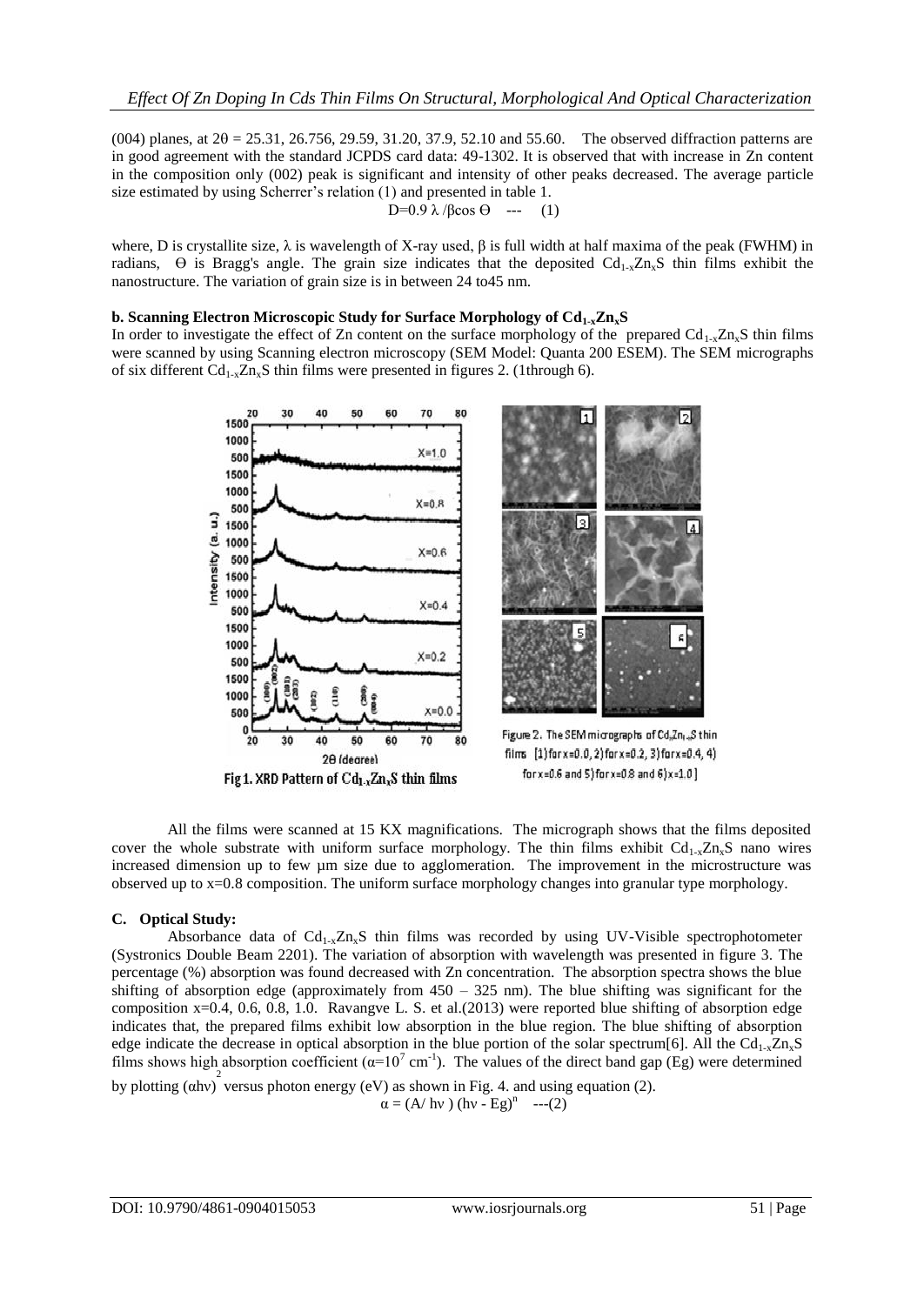

Fig 3. Absorption Spectra of Cd, Zn<sub>1-x</sub>S thin films

Fig 4. Plot of  $(ahv)^2$  vs photon energy hv

where A is a constant depending upon the transition probability for direct transition,  $n = 1/2$  or  $3/2$ depending on whether the transition is allowed or forbidden in the quantum mechanical sense. Eg is the optical gap in (eV). The band gap was increased with Zn content from 2.45 to 3.91 eV. In the composition  $x=0.8$ , the band gap was found to be 3.91 eV. The variation of band gap with concentration of Zn was displayed in figure 5. The results and discussion of the study concluded that  $Cd_xZn_{1-x}S$  (x=0.8) thin film may be used as an ideal alternative window material to CdS and ZnS for solar cell devices. The variation of band gap versus composition (x) was presented in figure 5. The maximum band gap 3.91eV was observed for  $Cd_{1-x}Zn_xS$  thin films for the composition x=0.8. The optical transmittance versus wavelength was presented in Fig. 6. The optical transmittance is higher in the visible region (350 - 8500 nm) and found increased from 5 to 70 % with Zn content. In the composition x=0.8, the observed transmittance was 78 %. Nathera A. (2012) were reported maximum 58% transmittance for CdZnS thin films which is high enough for solar cell application [7].



| <b>Table 1.</b> Variation of Film thickness, Grain Size and Band Gap with Concentration of Zn in CdS<br>material |                                          |    |                          |               |             |                         |
|------------------------------------------------------------------------------------------------------------------|------------------------------------------|----|--------------------------|---------------|-------------|-------------------------|
| Sr. No.                                                                                                          | <b>Concentration</b><br>$\mathbf{Zn}(X)$ | of | Film thickness $(\mu m)$ | Grain<br>(nm) | <b>Size</b> | <b>Band Gap</b><br>(eV) |
|                                                                                                                  | 00                                       |    | 1.33                     | 24            |             | 2.47                    |
|                                                                                                                  | 0.2                                      |    | 1.67                     | 24.82         |             | 3.46                    |
|                                                                                                                  | 0.4                                      |    | 2.13                     | 29            |             | 3.72                    |
|                                                                                                                  | 0.6                                      |    | 2.23                     | 35            |             | 3.82                    |
|                                                                                                                  | 0.8                                      |    | 2.43                     | 36            |             | 3.91                    |
|                                                                                                                  | 1.0                                      |    | 2.63                     | 45            |             | 3.87                    |

**Table 1.** Variation of Film thickness, Grain Size and Band Gap with Concentration of Zn in CdS

# **IV. Conclusion**

CBD technique is convenient tool for deposition  $Cd_{1-x}Zn_xS$  thin films. The structural, Morphological and optical study concluded that the composition  $Cd_{0.2}Zn_{0.8}S$  exhibit band gap 3.91eV and 72% transmittance is very useful combination for solar cell window layer material.